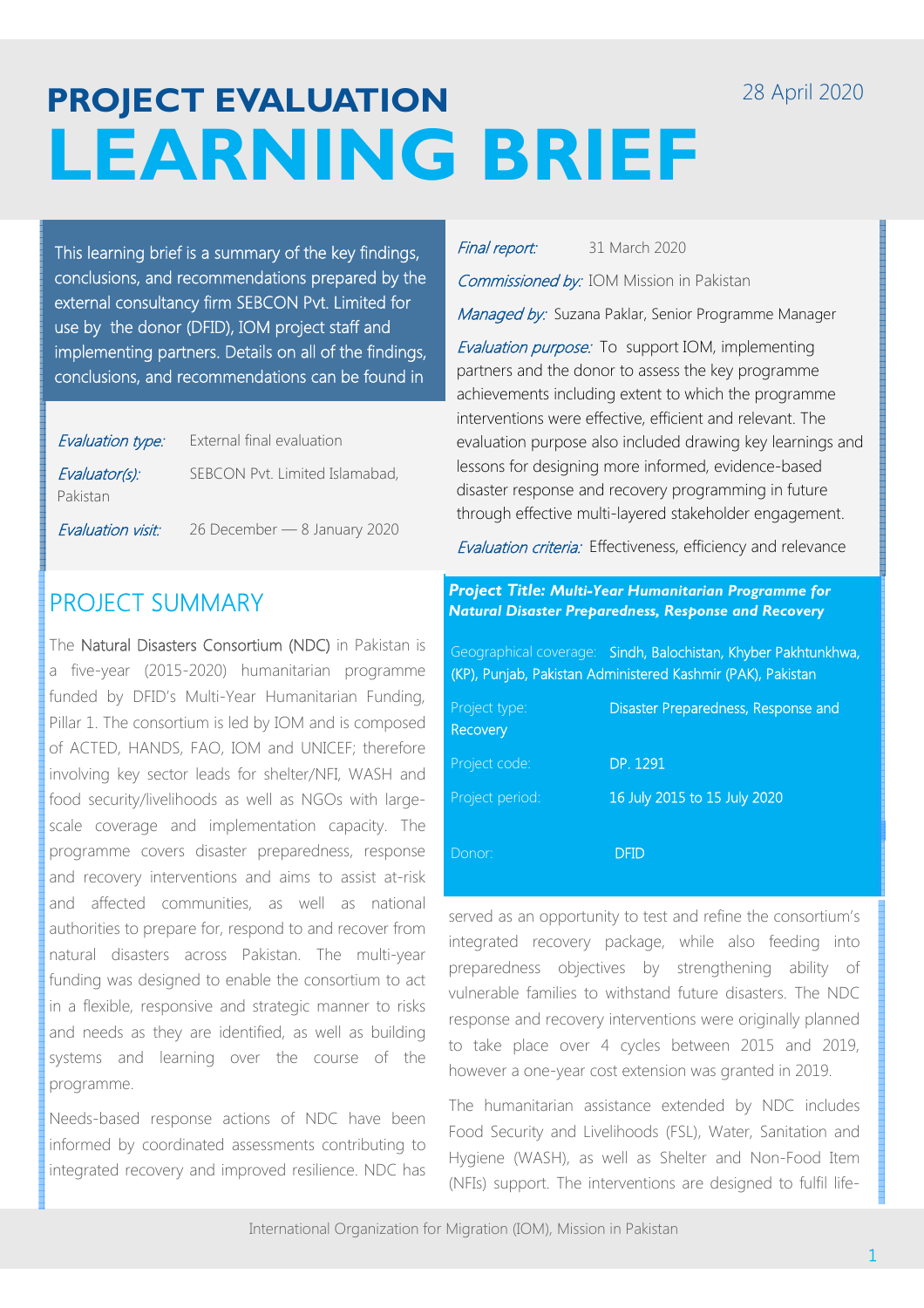#### **PROJECT EVALUATION LEARNING BRIEF**

# KEY FINDINGS/CONCLUSIONS

## **Beneficiary Satisfaction:**

- Needs-based response actions of NDC were informed by coordinated assessments contributing to integrated recovery and improved resilience. Overall, about 75% beneficiaries expressed complete satisfaction on NDC interventions. Of the remaining 25%, 24% expressed moderate satisfaction and 1% dissatisfaction.
- ♦ A district-wise analysis shows 62% level of satisfaction in Badin, 89% in Chitral, 56% in Kashmore, 83% in Layyah, 81% in Nushki and 82% in Umerkot.
- ♦ The level of respondents' satisfaction for FSL activities was noted as 87%. About 36% respondents stated that these interventions improved their monthly income. 11% reported replication in different ways (e.g. raised bed farming, techniques promoted by climate field schools, kitchen gardens etc.).
- ♦ Satisfaction level of the respondents for WASH activities was very high (92%). In total 71% respondents reported improvement in health of people in the target communities as a result of WASH activities. 72% beneficiaries were fully satisfied with this component.
- ♦ The level of satisfaction from the beneficiaries with shelter/NFI activities was 72%. This is supplemented with another 28% of the respondents who were moderately satisfied with Shelter/NFI interventions. Only 0.4% respondents stated dissatisfaction.
- ♦ Satisfaction level for cash intervention was 68% as reported by interviewed beneficiaries. Moderate satisfaction was expressed by 28% and dissatisfaction by 4%.
- ♦ The beneficiaries from lower income groups seemed more satisfied with NDC interventions than higher income groups. 95% of beneficiaries who

have opted the option "very satisfied" came from 30,000 or lower. The remaining  $5\%$  come from higher income groups

Beneficiaries have often rated moderate not because the quality of support was inadequate or unsatisfactory – but because they assessed that the quantum of support was far smaller than the magnitude of the problem in their perception.

## **Beneficiary and Schemes Selection Process:**

- In total, 64% beneficiaries expressed awareness on the process for selection of beneficiaries. Of these 64%, 93% respondents were fully satisfied with the selection process. The remaining 7% expressed moderate satisfaction. Of these 64%, a significant number of respondents (85%) stated that marginalized, destitute, vulnerable, minorities and people with disabilities were included among selected beneficiaries for assistance.
- 31% beneficiaries were members of organized communities. Out of six sampled districts, in three NDC used community groups already mobilized by national organizations such as AKRSP. By doing so, NDC utilized existing community structures to identify most deserving beneficiaries for delivering MYHP interventions. Overall, 69% beneficiaries were not the members of any community-based organization and they were selected for assistance through other means such as damage / need assessment surveys etc.
- Overall, 84% respondents indicated their participation in choosing suitable activities for themselves whereas 75% beneficiaries felt highly involved both in selecting and implementation of the activities. This slightly varied between different programme components (FSL 75%, WASH 81%)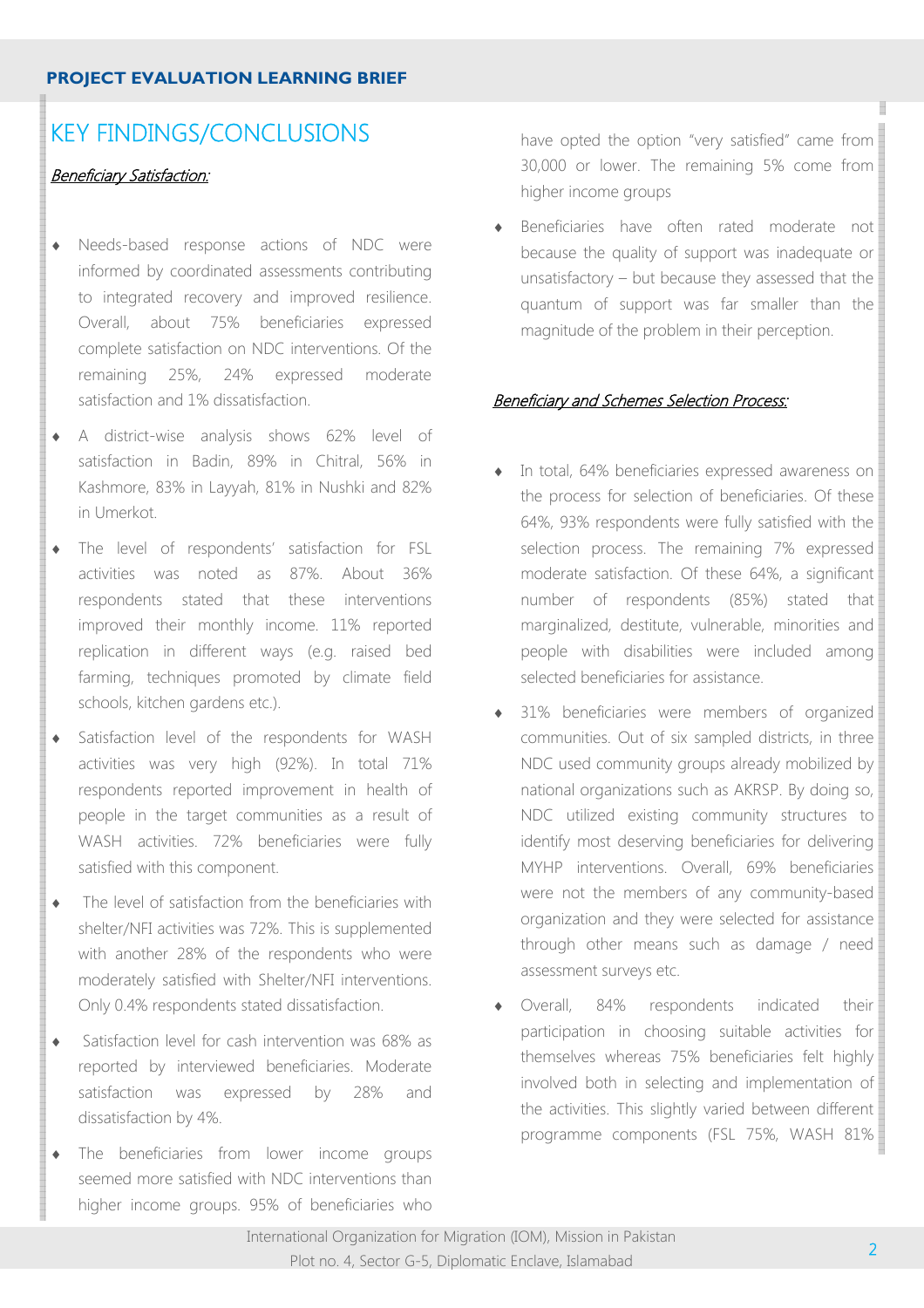# KEY FINDINGS/CONCLUSIONS

## Relevance:

- All the NDC partners and key informants agree that NDC's Programme in Pakistan is relevant for the country. As a Consortium, NDC served a great opportunity to implement multiple actions in the field in diverse disaster risk contexts.
- $\bullet$  The programme is in line with the national policy framework and is directly contributing to Priorities 3 and 4 of Sendai Framework for DRR 2015-2030. All the NDC partners and key informants found NDC's Programme in Pakistan relevant for the country.
- ♦ 81% beneficiaries reported that the activities catered for their priority needs for improving socio economic conditions/wellbeing of their families/ areas. At the same time, under all the three components they have appreciated training and capacity development support in FSL, WASH and Shelter/NFI.
- ♦ Selection of districts took place in consultation with authorities and was led by signs of disasters or an already declared emergency by the National, Provincial Disaster Management Authorities or District Disaster Management Units.
- ♦ While the selection of geographical locations was led by disaster events, the choice of districts was still relevant since some of the disasters were wide -spread and bigger in scale. With time, the partners have proven their interest, capability and capacity to address location specific challenges including extreme climatic events and change indicators.
- The process of vulnerability assessment and profiling was assured by the Consortium with multiple tools and methods, jointly steered by partners under the lead of IOM. This further added

quality to NDC's actions and to reach out to those who needed the humanitarian assistance most.

Partners are well-positioned to continue programming in geographical areas where humanitarian opportunities took them and gave a kickstart: FAO for instance with long-term agenda on climate smart agriculture, ACTED on skills, UNICEF on WASH and HANDS on livelihoods.

## Effectiveness:

- The NDC facilitated several FSL activities including the construction /rehabilitation of irrigation channels, building access roads, improved livestock and farming etc. The real purpose was to improve village -wide means of livelihood, whereas wages only incentivized to initiate the task and to survive the most difficult first few weeks after the disaster event.
- Agriculture, kitchen gardening, water and livestock management and vaccination trainings improved complementary knowledge and skills of people to enrich and multiply their sources of livelihoods.
- Led by UNICEF, NDC provided safe drinking water through large scale rehabilitations or installation of water schemes by UNICEF and ACTED. This was critical especially in the context of drought when the water tables dropped too low with higher levels of Total Dissolved Solids (TDS), making the water saline and undrinkable.
- ♦ Behavioral Change Communication (BCC) measures were also adopted through training, demonstration, reinforcing practices and by distributing Information, Education and Communication (IEC) material. Communities were mobilized to construct latrines within their own households with the provision of subsidies to those who could not afford the cost.
- Anecdotal evidence in all the districts suggests enhanced use of safe-drinking water, increased use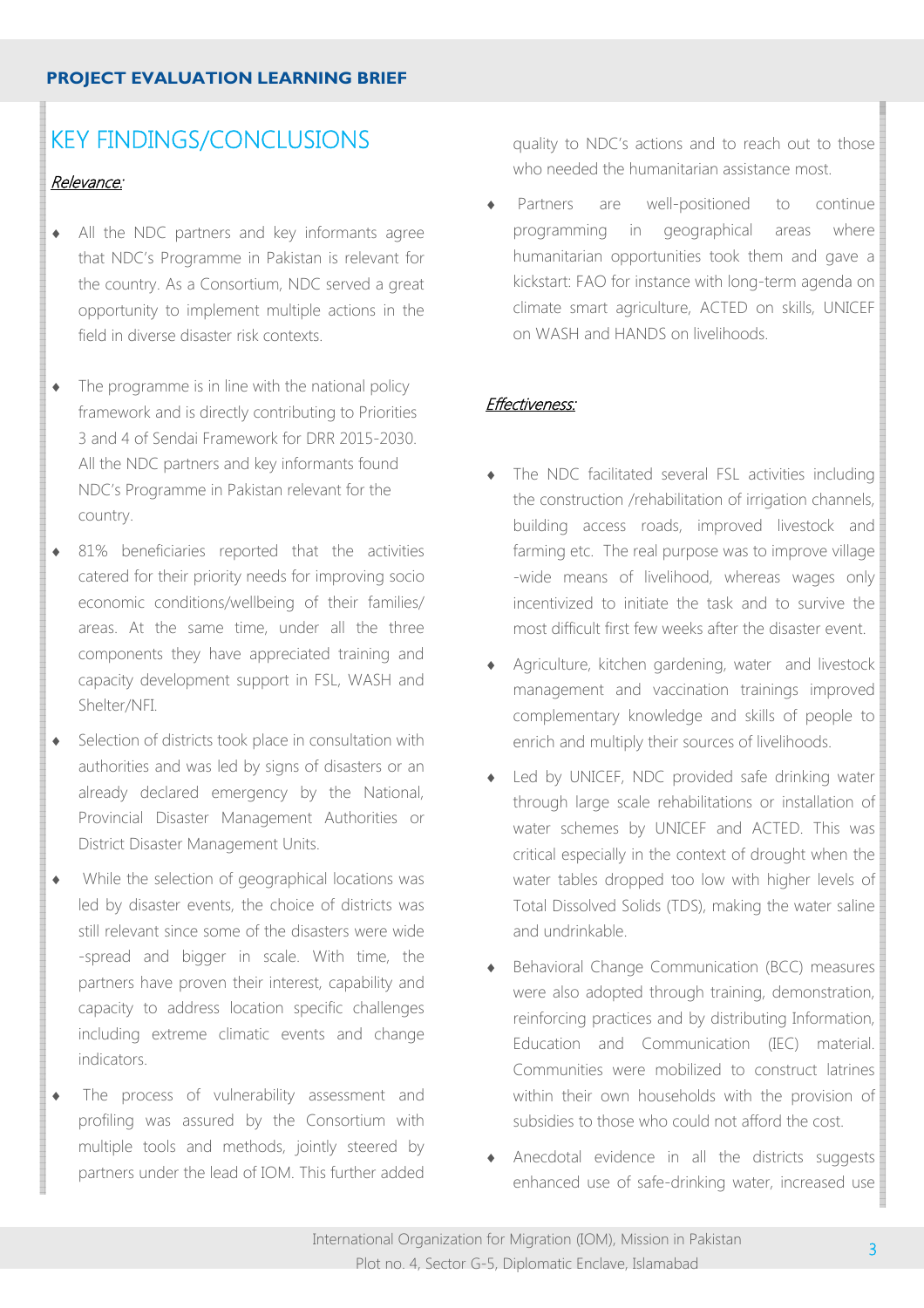# KEY FINDINGS/CONCLUSIONS

♦ To improve disaster preparedness , NDC conducted training courses in 27 districts with participants (including district governments) from 112 districts across the country. According to the stakeholders interviewed, the skills acquired in these training courses have added value to their actions in case of local disasters.

#### Efficiency:

- No big delays in start-up and implementation of interventions were noted since the teams, most of the stocks, capacities and SOPs were already in place.
- ♦ Competent national staff have led the work in collaboration with international advisors to bring international know-how
- ♦ NDC remained very successful in assuring quick rollout in the field as one or two partners rolled out immediately due to their prior physical presence. Hence, delays due to NOCs for one or the other partners did not delay the response time.
- ♦ NDC leverages mutual information sharing at all levels by using information channels of five organizations coming together to avoid overlaps, make assessments, communicate with government, generate timely updates.
- ♦ Cost / resource sharing has been assured for efficient process. Shared office spaces in the regions during response (e.g. in case of Karachi floods 2017), location of NDC M&E teams in partners' offices (e.g. Quetta, Hyderabad, Sukhar) and joint DRMCs have helped sharing costs and resources to make the process more efficient
- ♦ Bi-lateral monthly meetings between Consortium members and the Secretariat (IOM) took place to plan, address problems and to identify existing

needs. The frequency of meetings increased manifold in case of a disaster event. Situation reports (Sitreps) have been a standard requirement for all disaster events and frequency has varied from multiple sitreps in a day to daily, weekly and biweekly.

- Along with the additional Joint Activity Monitoring (JAM) and learning visits, the Consortium members implemented a comprehensive needs and gap assessments and analyses during the course of implementation to mainstream protection activities in trainings, agreements on sector-specific interventions and integrating monitoring feedback in the activities.
- The Technical Working Groups have been critically reviewing and ranking shelter and WASH designs of the participating agencies and depending on need, the sector leads coordinated with the relevant TWGs and transmitted sector-specific expertise all through the partners.
- IOM maintained coordination and communication between the Secretariat and the partners to ensure smooth mutual collaboration without any major friction or disagreement. DFID and the individual partners expressed that this role was well performed with good achievement of results.
- ♦ NDC saved at least £17 per day by storing emergency stocks in the HANDS and ACTED warehouses in Sindh. NDC has seen an estimated cost saving of £2,300 per month in office costs by having IOM field teams sharing HANDS sub-offices in Sindh and Balochistan.
- Multi-year financing helped NDC partners to transition from response to recovery seamlessly.
- NDC has harmonized the beneficiary selection approach between ACTED and HANDS, ensuring the consortium adheres to a single and strict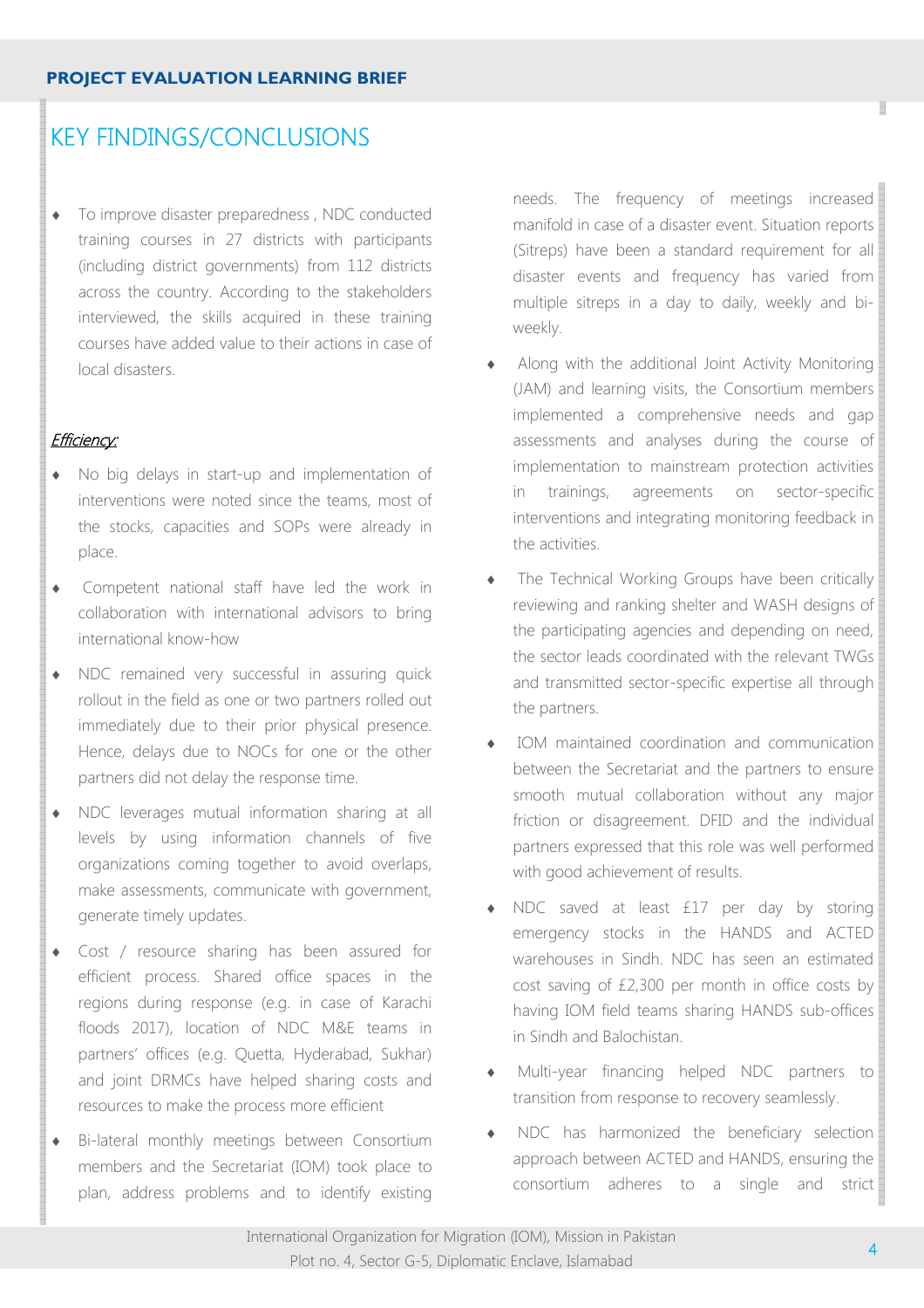## GOOD PRACTICES

- Access to flexible resources crucial to address diversity - NDC had a unique facility in MYHP to reach anywhere in the country to address any kind of disaster. Therefore forming consortium alone may not guarantee performance. It is the availability of flexible resources to increase responsiveness and efficiency.
- ♦ Use of local techniques and material for shelters may lead to quick results: In the logic of adaptive planning, decentralized options to let beneficiaries use indigenous techniques was a good option since it brought the onus of success on the beneficiary him/herself.
- ♦ Using collective influence of the partners, NDC has successfully worked in *close collaboration with* NDMA and PDMAs to generate demand and call for extending immediate humanitarian support and mobilize partners. NDC has thus gained enormous influence to enhance readiness within authorities on subjects not limited to disasters.
- Developing understanding may takes time therefore needs patience - All the NDC partners agreed that they went through a steep learning curve during their NDC life and performed better on each response. Initially for instance, the partners faced coordination issues which continued to diminish with time. A mutual understanding among partners grew and coordination became more natural

## LESSONS LEARNED

The Response Trigger did not fit to the changing humanitarian context - the trigger needs to be revised to position NDC to effectively respond to relatively small scale but intense disasters. This revision, however, must leave space for local actors trained by NDC or other actors to respond to

smaller and localized disasters.

- There is *duplication of efforts on IEC material and* delivery in the field - Unfortunately, all the humanitarian agencies try to create their own IEC kits. One way to avoid this is to engage Clusters in this discussion or motivate local Disaster Management Units or also relevant sectoral actors. There may not be a best solution – but this topic needs deliberation.
- NDC's learning is not readily available for other stakeholders working in the area of emergency resilience, preparedness and response - An option is to set up a knowledge repository and a portal which may be hosted by suitable institutions. A repository concept note has already been shared with the NDMA, which is a step in this direction.
- Improving Operation and Maintenance set up for infrastructure is crucial. This is necessary for improving sustainability of interventions.
- ♦ A complete reliance on existing social capital (CBOs, organized communities) cannot guarantee identifying the most vulnerable beneficiaries. Sometimes exclusion in CBOs may lead to exclusion in NDC interventions. Although organized communities are essential to manage sustainability of community driven infrastructures.
- Cash interventions are empowering, but also most difficult to manage in terms of satisfying beneficiaries; these invited few grievances in the implementation process. No doubt the partners have done their best to brief beneficiaries on cash interventions to rationalize expectations, the experience shows that more needs to be done to clearly explain them the purpose and spirit behind CfW.
- Responding to slow onset disasters (e.g. drought,